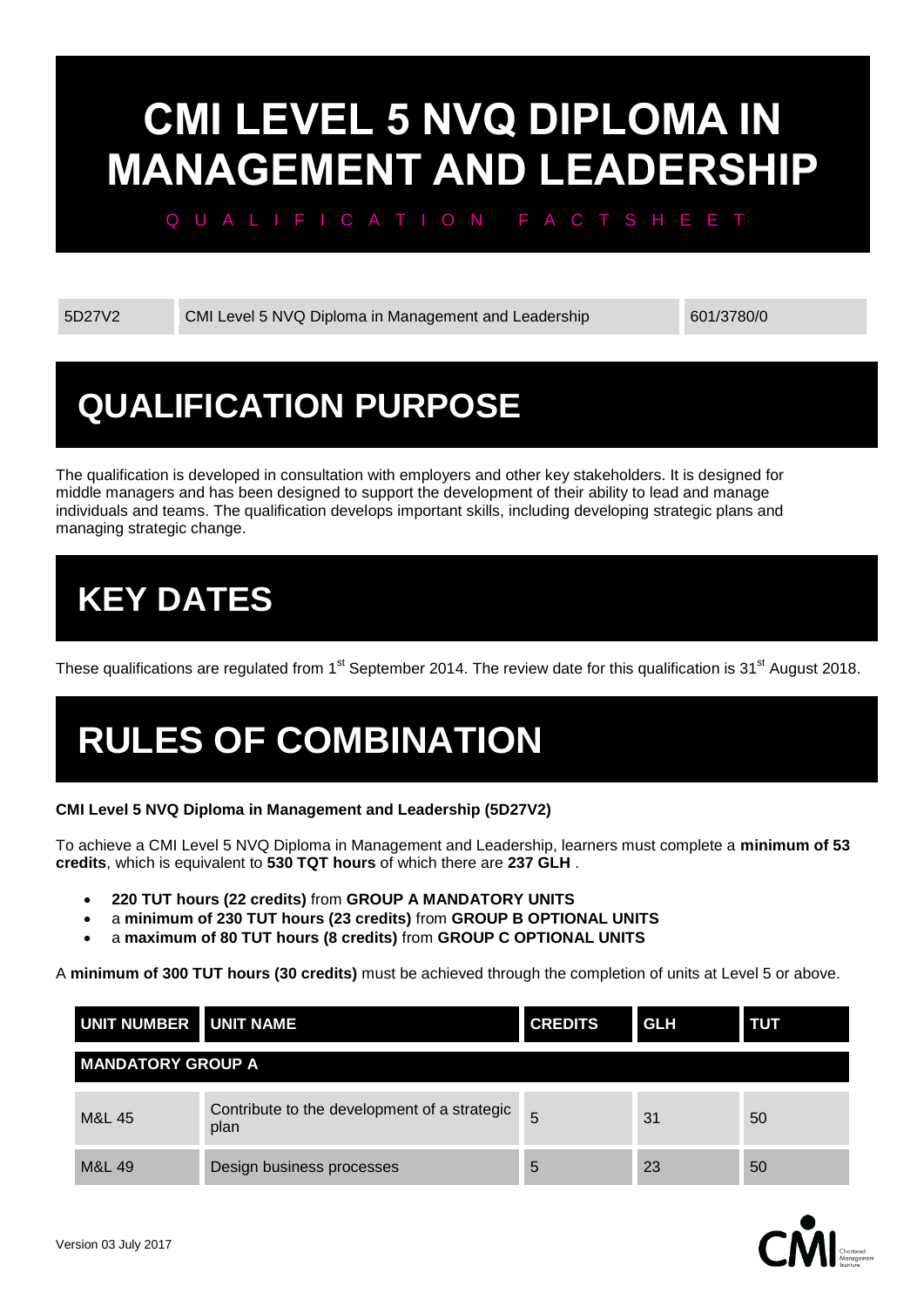| <b>M&amp;L 50</b>       | Manage strategic change                                                    | $\overline{7}$          | 25 | 70 |  |  |
|-------------------------|----------------------------------------------------------------------------|-------------------------|----|----|--|--|
| M&L 26                  | Provide leadership and management                                          | 5                       | 28 | 50 |  |  |
| <b>OPTIONAL GROUP B</b> |                                                                            |                         |    |    |  |  |
| M&L 46                  | Establish business risk management<br>processes                            | 5                       | 29 | 50 |  |  |
| <b>M&amp;L 47</b>       | Promote equality of opportunity, diversity<br>and inclusion                | 5                       | 26 | 50 |  |  |
| M&L 51                  | Develop and manage collaborative<br>relationships with other organisations | 5                       | 28 | 50 |  |  |
| M&L 52                  | Optimise the use of technology                                             | $6\phantom{1}6$         | 29 | 60 |  |  |
| M&L 53                  | Manage product and/or service<br>development                               | 5                       | 23 | 50 |  |  |
| M&L 54                  | Manage strategic marketing activities                                      | $\overline{7}$          | 28 | 70 |  |  |
| M&L 25                  | Develop and maintain professional<br>networks                              | 3                       | 15 | 30 |  |  |
| <b>M&amp;L 27</b>       | Develop and implement an operational plan                                  | 5                       | 24 | 50 |  |  |
| M&L 28                  | Encourage learning and development                                         | 3                       | 16 | 30 |  |  |
| M&L 31                  | Discipline and grievance management                                        | 3                       | 26 | 30 |  |  |
| M&L 32                  | Develop working relationships with<br>stakeholders                         | $\overline{4}$          | 20 | 40 |  |  |
| M&L 33                  | Manage a tendering process                                                 |                         | 21 | 40 |  |  |
| M&L 34                  | Manage physical resources                                                  | $\overline{\mathbf{4}}$ | 26 | 40 |  |  |
| M&L 35                  | Manage the impact of work activities on the<br>environment                 | $\overline{\mathbf{4}}$ | 30 | 40 |  |  |
| <b>M&amp;L 36</b>       | Prepare for and support quality audits                                     | 3                       | 17 | 30 |  |  |
| <b>M&amp;L 37</b>       | Conduct quality audits                                                     | $\mathfrak{S}$          | 21 | 30 |  |  |
| <b>M&amp;L 38</b>       | Manage a budget                                                            | $\overline{4}$          | 26 | 40 |  |  |
| M&L 40                  | Manage a project                                                           | $\overline{7}$          | 38 | 70 |  |  |
| M&L 41                  | Manage business risk                                                       | $\,6$                   | 27 | 60 |  |  |
| M&L 42                  | Manage knowledge in an organisation                                        | 5                       | 34 | 50 |  |  |
| M&L 43                  | Recruitment, selection and induction<br>practice                           | $6\phantom{1}6$         | 33 | 60 |  |  |
| <b>M&amp;L 44</b>       | Manage redundancy and redeployment                                         | $\,$ 6                  | 39 | 60 |  |  |